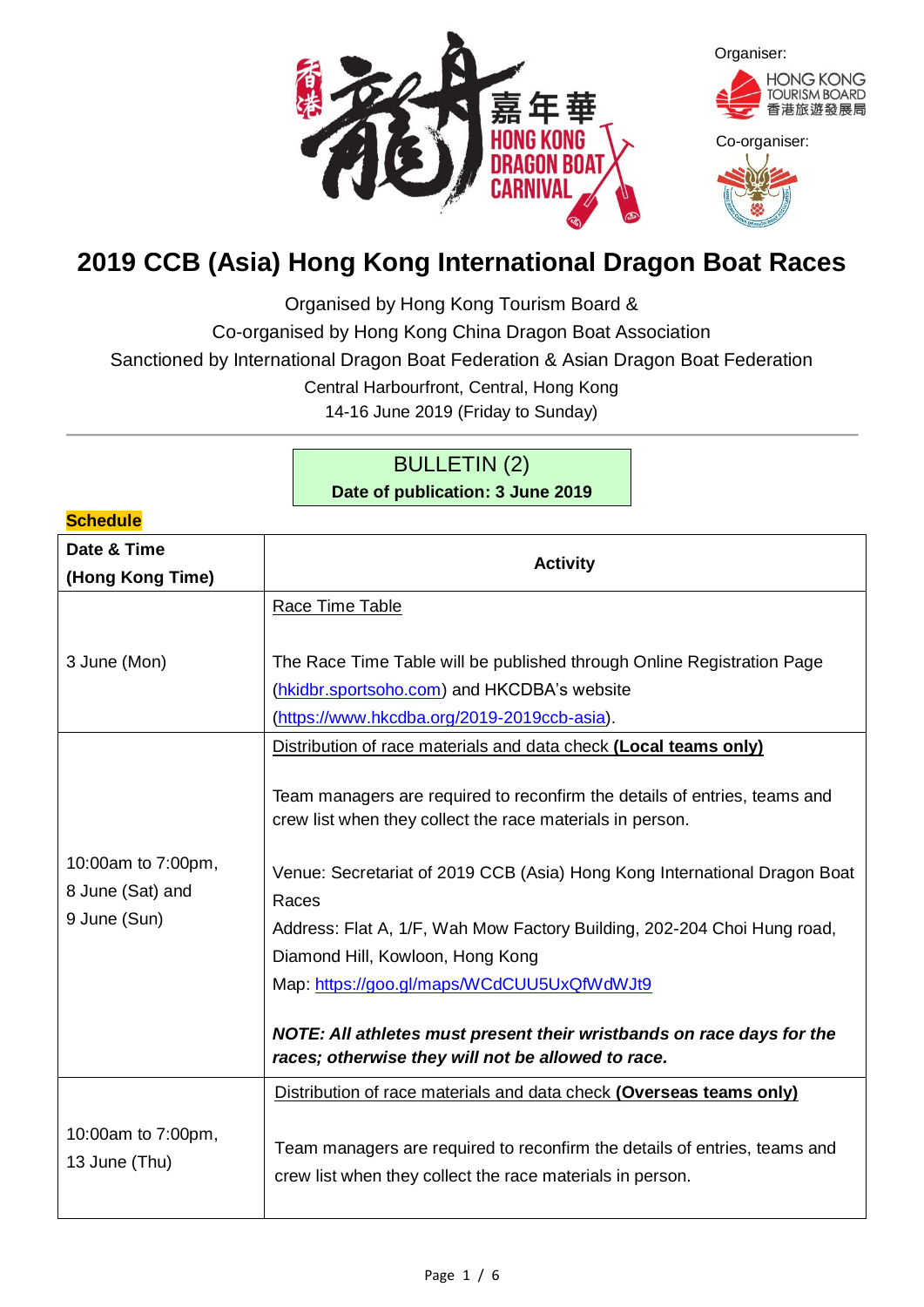|                           | Venue: Olympic House                                                                                                |
|---------------------------|---------------------------------------------------------------------------------------------------------------------|
|                           | Address: Meeting room, 1/F, Olympic House, No. 1 Stadium Path, So Kon Po,                                           |
|                           | Causeway Bay, Hong Kong                                                                                             |
|                           | Map: https://goo.gl/maps/SsXcjcMSs29nf9K48                                                                          |
|                           |                                                                                                                     |
|                           | NOTE: All athletes must present their wristbands on race days for the                                               |
|                           | races; otherwise the participants will be disqualified.                                                             |
|                           | Team Managers' Meeting (All team managers have to attend)                                                           |
|                           |                                                                                                                     |
|                           | The organiser will outline race rules and regulations, race format and on-site                                      |
|                           | arrangement to teams.                                                                                               |
|                           |                                                                                                                     |
| 7:30pm,                   | Venue: Olympic House                                                                                                |
| 13 June (Thu)             | Address: Jockey Club Lecture Theatre, 2/F, Olympic House, No. 1 Stadium<br>Path, So Kon Po, Causeway Bay, Hong Kong |
|                           | Map: https://goo.gl/maps/SsXcjcMSs29nf9K48                                                                          |
|                           |                                                                                                                     |
|                           | NOTE: Team managers must attend the meeting (Due to limited of seats,                                               |
|                           | only ONE seat will be allocated to each team). All teams must comply                                                |
|                           | with the race rules and regulations and arrangements announced at the                                               |
|                           | <b>Team Managers' Meeting.</b>                                                                                      |
|                           | <b>Report to the Marshalling Area</b>                                                                               |
|                           |                                                                                                                     |
|                           | All teams are required to report to the Marshalling Area (Central Pier No. 10) at                                   |
| 30 minutes prior to       | least 30 minutes in advance of each race.                                                                           |
| commencement of           | Central Pier No.10: https://goo.gl/maps/BVAGaewwNWKXbsbDA                                                           |
| races.                    |                                                                                                                     |
|                           | NOTE: Team may be disqualified should they fail to report to the                                                    |
|                           | <b>Marshalling Area on time</b>                                                                                     |
| Morning                   | Practice Sessions for overseas teams and invited teams*                                                             |
| 14 Jun (Fri)<br>Afternoon | Small Boat Races, Launch Ceremony & Prize Presentation Ceremony                                                     |
| 15 Jun (Sat)              | <b>Standard Boat Races &amp; Prize Presentation Ceremony</b>                                                        |
| 16 Jun (Sun)              | Standard Boat Races & Prize Presentation Ceremony                                                                   |
|                           | <b>Celebration Dinner (Hosted Teams only)</b>                                                                       |
|                           |                                                                                                                     |
| 6:30pm, 16 Jun (Sun)      | Venue: Palace Wedding Banquet                                                                                       |
|                           | Address: 13/F, The ONE, 100 Nathan Road, Tsim Sha Tsui                                                              |
|                           | Map: https://goo.gl/maps/Wh9DQUBPN8mrL9FW9                                                                          |

*\*Invited teams include all teams participated in the "5-hour ENERGY Hong Kong Trophy" and other Local Invitational Races.*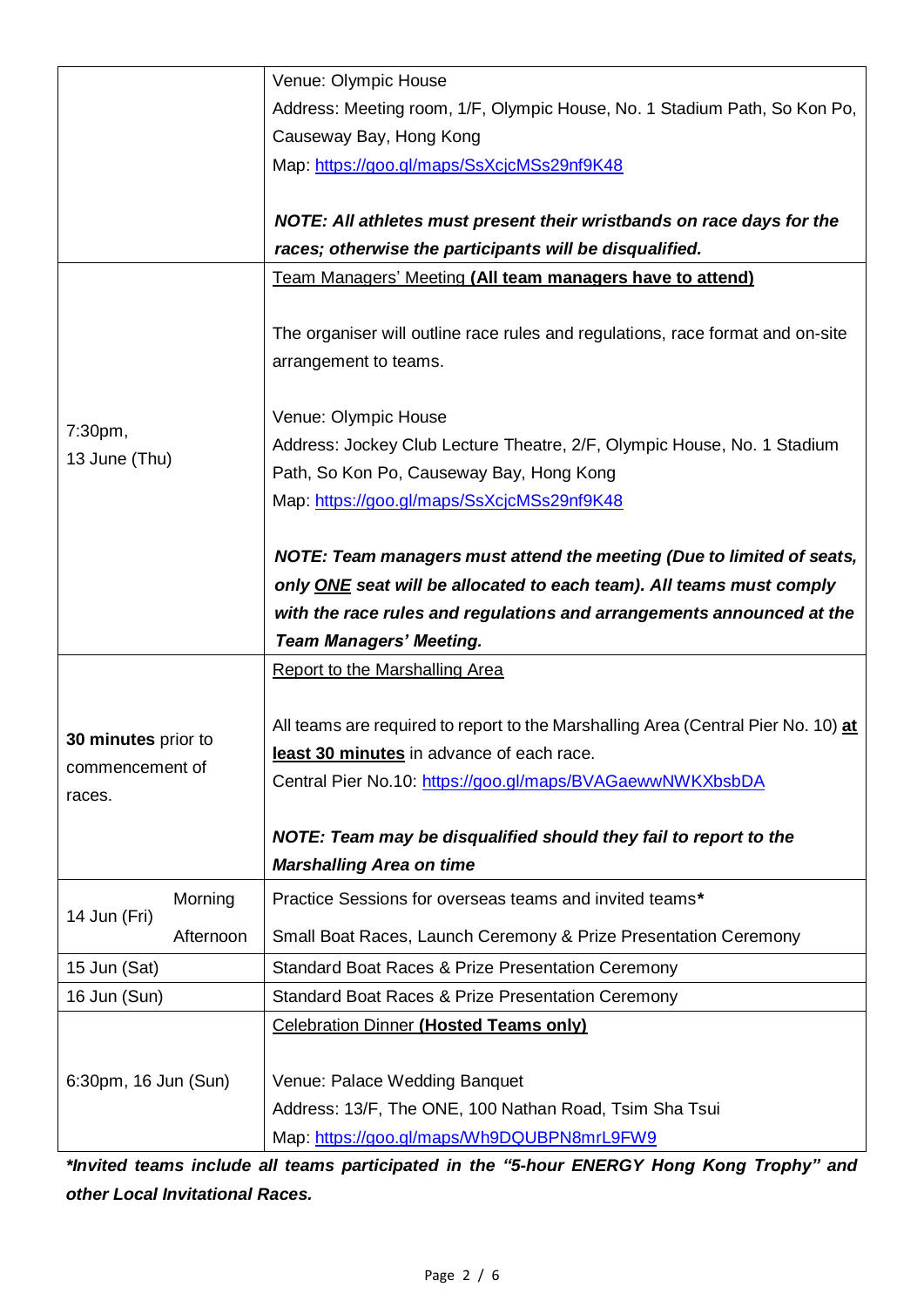## **Fall Back Race Days**

|             | of the Organising Committee. There will be NO refund of entry fee and<br>athlete registration fee (if applicable). |
|-------------|--------------------------------------------------------------------------------------------------------------------|
| $(Sat-Sun)$ | NOTE: Cancellation or delay of races is subject to the final decision                                              |
|             |                                                                                                                    |
| 22 - 23 Jun | 22-23 Jun.                                                                                                         |
|             | IDBR will take place at Shing Mun River in Shatin, New Territories on                                              |
|             | any causes beyond the reasonable control of HKTB and HKCDBA, the                                                   |
|             | If the IDBR is not allowed to take place at the Central Harbourfront due to                                        |

| Categories                                          | Small Boat 200m | Standard Boat 400m |  |
|-----------------------------------------------------|-----------------|--------------------|--|
| <b>International Championships</b>                  |                 |                    |  |
| International Open Championship                     | 23              | 21                 |  |
| <b>International Mixed Championship</b>             | 25              | 24                 |  |
| International Women's Championship                  | 20              | 9                  |  |
| International Cancer Survivors' Championship        | 8               |                    |  |
| International Paradragon Championship               |                 | $\overline{7}$     |  |
| <b>Local Championships</b>                          |                 |                    |  |
| Open Championship                                   | 34              | 25                 |  |
| <b>Mixed Championship</b>                           | 25              | 34                 |  |
| San Mig Light Women's Championship                  | 11              | 9                  |  |
| CCB (Asia) Banking Championship                     |                 | 9                  |  |
| Inter-Company Championship                          |                 | 13                 |  |
| Youth Championship cum HKCDBA Chairman Shield       |                 | $\overline{7}$     |  |
| <b>Local Invitational Races</b>                     |                 |                    |  |
| Federation of Hong Kong Chiu Chow Community         | $\overline{7}$  |                    |  |
| Organizations Disciplinary Forces Invitational Race |                 |                    |  |
| <b>President Shield</b>                             |                 |                    |  |
| <b>President Shield</b>                             |                 | 8                  |  |
| <b>International Grand Championships</b>            |                 |                    |  |
| CCB (Asia) International Open Grand Championship    |                 | 32                 |  |
| <b>International Mixed Grand Championship</b>       |                 | 32                 |  |
| International Women's Grand Championship            |                 | 16                 |  |
| <b>Special Races</b>                                |                 |                    |  |
| PRC 70 <sup>th</sup> Anniversary CCB (Asia) Trophy  |                 | 8                  |  |
| 5-hour ENERGY Hong Kong Trophy                      |                 | 15                 |  |
| CCB (Asia) HKCEA Dragon Boat Invitational Race      |                 | 9                  |  |
| QTSA x Black & White® HK Style Milk Tea Trophy      |                 | 9                  |  |
| Elite Partners Fancy Dress Competition              |                 | 17                 |  |

## **Latest Entries** (as of 1 June 2019)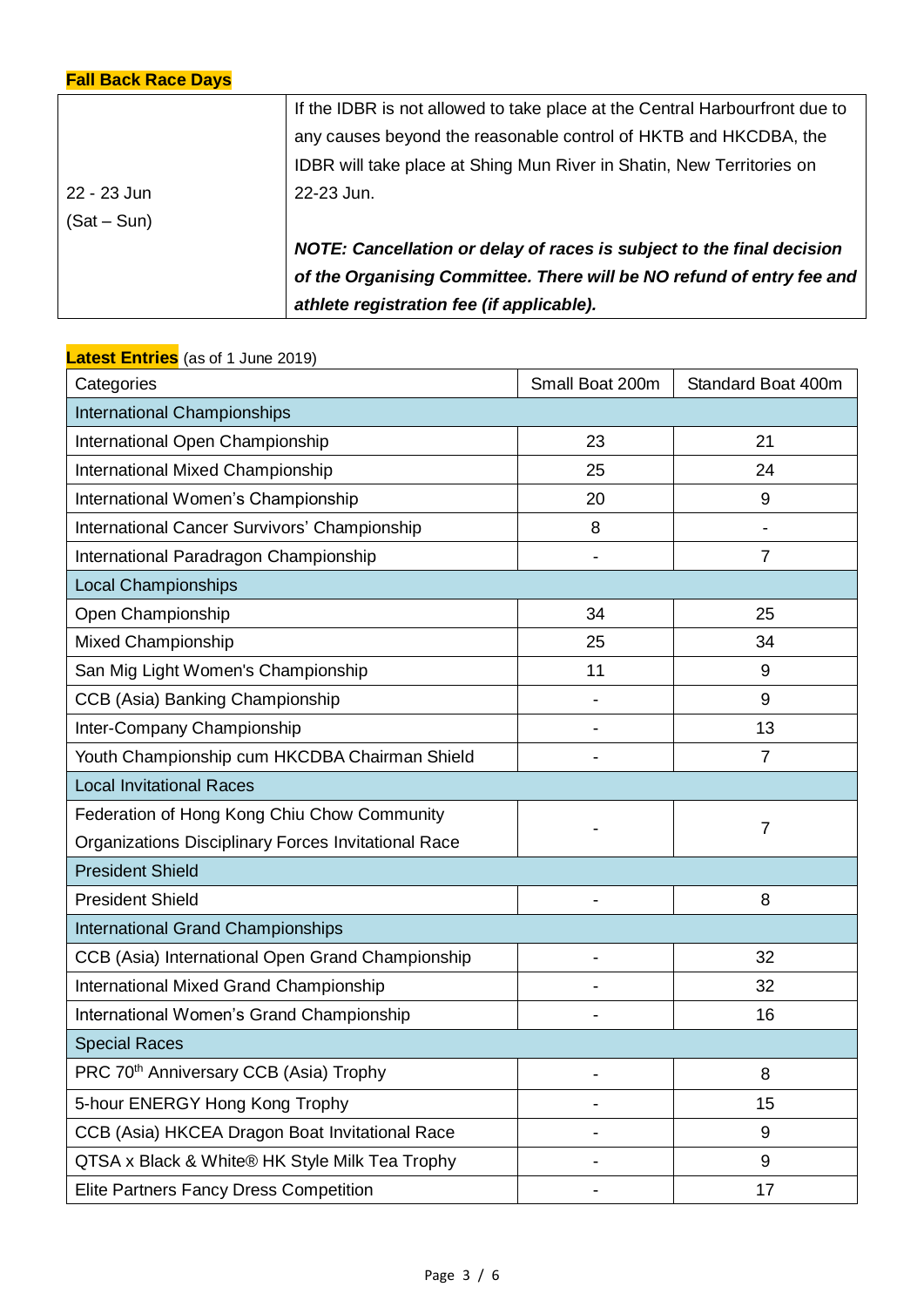#### **Race Rules and Regulations**

The latest version of IDBF's ["Competition Regulations"](https://docs.wixstatic.com/ugd/81bcd4_f8552ae9b93f445685e3ca4e9053f612.pdf) and ["Rules of Racing"](https://docs.wixstatic.com/ugd/81bcd4_d08018a96efd4462a068f5771106213b.pdf), and the ["Amendments for](https://docs.wixstatic.com/ugd/f648d8_dfc9787cde2940f78ff537c8508d7b60.pdf)  [HKCDBA Competitions Regulations and Rules of Racing"](https://docs.wixstatic.com/ugd/f648d8_dfc9787cde2940f78ff537c8508d7b60.pdf) shall apply.

#### *NOTE: All team mangers and participants should be familiar with the race rules and regulations.*

#### **Lane Draw and Allocation of Marquees**

The lane draw results and allocation of marquees are available at Online Registration Page [\(hkidbr.sportsoho.com\)](https://hkidbr.sportsoho.com/) and HKCDBA's website [\(https://www.hkcdba.org/2019-2019ccb-asia\)](https://www.hkcdba.org/2019-2019ccb-asia).

#### **5-hour ENERGY Hong Kong Trophy**

Except the trophies and medals, the winners of the "5-hour ENERGY Hong Kong Trophy" will be awarded with the following prize moneys sponsored by 5-hour ENERGY:

Champion – HKD \$8,000 1 st runner up – HKD \$3,000 2<sup>nd</sup> runner up – HKD \$1,000

#### **Elite Partners Fancy Dress Competition**

The race distance will be 400m; panel of judges will select the "Best Costume Award", 1<sup>st</sup> Runner-up and 2<sup>nd</sup> Runner-up based on the costume theme, design, creativity and overall appearance.

#### **Practice Session (overseas teams and invited teams only)**

The details of practice session will be emailed to the registered teams by **10 June 2019**. Registered teams are required to report at the Marshalling Area (Central Pier No. 10) at least 15 minutes in advance of the assigned practice time.

#### **Enquiry on Race Days**

Please visit the Race Information Centre next to the Marshalling Area (Central Pier No. 10, Map: [https://goo.gl/maps/BVAGaewwNWKXbsbDA\)](https://goo.gl/maps/BVAGaewwNWKXbsbDA).

#### **Local Transportation for Overseas Teams**

**HS Travel International Co. Ltd** has been appointed as the official ground-handling agent of 2019 CCB (Asia) Hong Kong International Dragon Boat Races. Overseas teams can contact the following representative of HS Travel for booking of arrival/ departure transfers, transfers between the hotels and the race venue for practice session, races or sightseeing at their own cost:

Contact person: Mr John Mong Director of Business Development HS Travel International Co. Ltd Tel: (852) 2739 6100, Email: [johnmong@hstvl.com](mailto:johnmong@hstvl.com)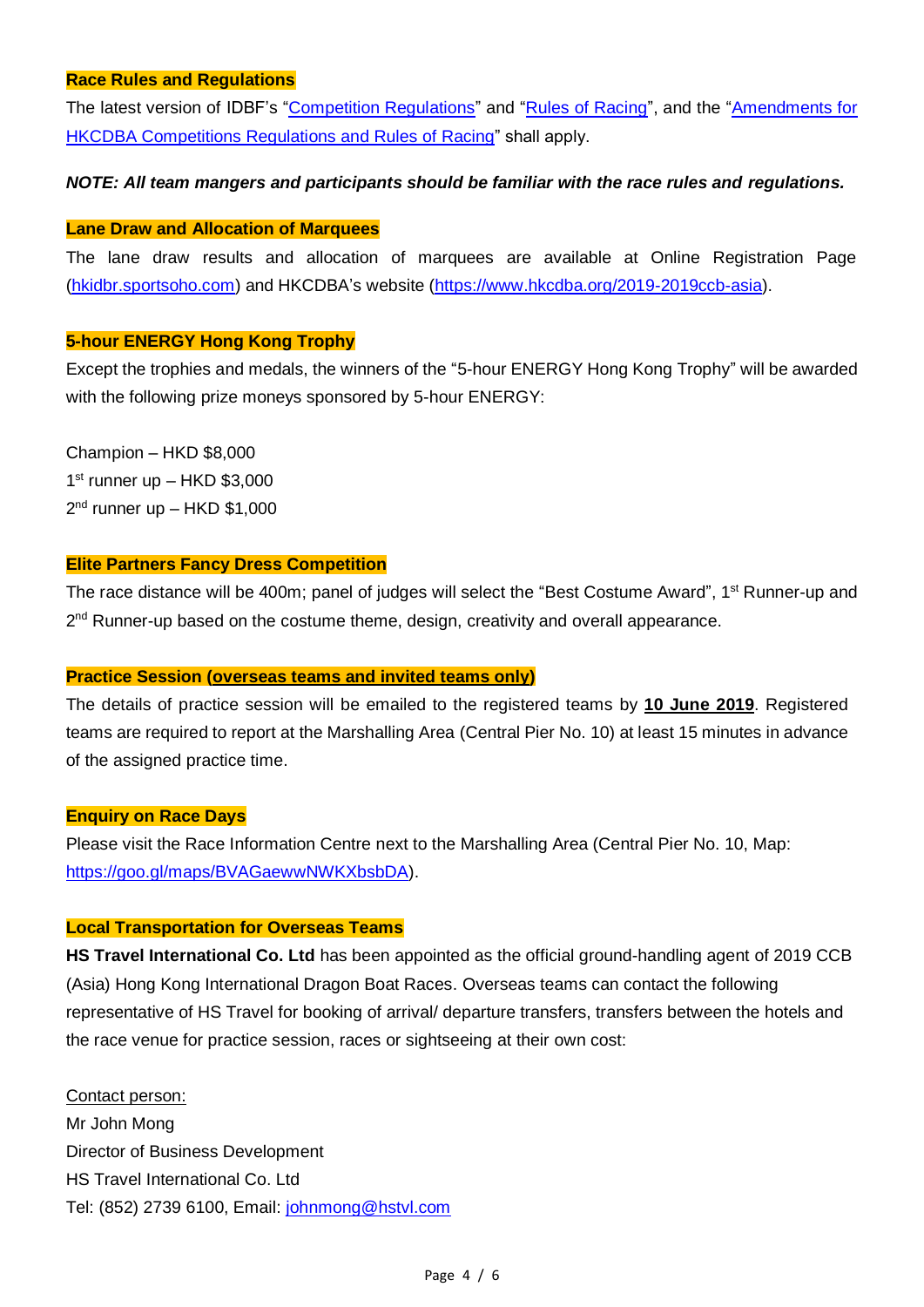| District/Location                                                                                                       | Race Venue<br>at Central<br>Harbourfront<br>*(via Western<br>Harbour<br>Tunnel)                                                                                                                                                                               | Airport                                                   | <b>HK China</b><br>Ferry<br>Terminal,<br>Tsim Sha<br>Tsui | Sheung<br>Wan Pier | Shenzhen Border                                                                 |
|-------------------------------------------------------------------------------------------------------------------------|---------------------------------------------------------------------------------------------------------------------------------------------------------------------------------------------------------------------------------------------------------------|-----------------------------------------------------------|-----------------------------------------------------------|--------------------|---------------------------------------------------------------------------------|
| Charge for single trip of each 45+ seated coach travel between hotel and the above ports of entry                       |                                                                                                                                                                                                                                                               |                                                           |                                                           |                    |                                                                                 |
| Yau Tsim Mong<br><b>District</b>                                                                                        | HK\$930*                                                                                                                                                                                                                                                      | HK\$1,370                                                 | HK\$820                                                   | <b>HK\$910</b>     | Monday-Friday<br>HK\$3,200<br>Saturday, Sunday<br>& Public Holiday<br>HK\$3,700 |
| <b>Kowloon City District</b>                                                                                            | HK\$930*                                                                                                                                                                                                                                                      | HK\$1,370                                                 | HK\$820                                                   | <b>HK\$910</b>     |                                                                                 |
| <b>Kwai Tsing District</b>                                                                                              | HK\$1,080*                                                                                                                                                                                                                                                    | HK\$1,370                                                 | HK\$1,120                                                 | HK\$1,060          |                                                                                 |
| <b>Tsuen Wan District</b>                                                                                               | HK\$1,080*                                                                                                                                                                                                                                                    | HK\$1,370                                                 | HK\$1,120                                                 | HK\$1,060          |                                                                                 |
| <b>Shatin District</b>                                                                                                  | HK\$1,040*                                                                                                                                                                                                                                                    | HK\$1,470                                                 | HK\$920                                                   | HK\$1,020          |                                                                                 |
| <b>Central &amp; Western</b><br><b>District</b>                                                                         | HK\$920                                                                                                                                                                                                                                                       | HK\$1,470                                                 | HK\$900                                                   | HK\$900            | Monday-Friday<br>HK\$3,350                                                      |
| <b>Eastern District</b>                                                                                                 | HK\$920                                                                                                                                                                                                                                                       | HK\$1,470                                                 | HK\$900                                                   | <b>HK\$900</b>     |                                                                                 |
| Wan Chai &<br><b>Causeway Bay District</b>                                                                              | HK\$920                                                                                                                                                                                                                                                       | HK\$1,470                                                 | <b>HK\$900</b>                                            | <b>HK\$900</b>     | Saturday, Sunday<br>& Public Holiday<br>HK\$3,850                               |
| Surcharge for transport service before 6am and after 11:30pm (if applicable)                                            |                                                                                                                                                                                                                                                               |                                                           |                                                           |                    |                                                                                 |
| Yau Tsim Mong<br><b>District</b>                                                                                        |                                                                                                                                                                                                                                                               |                                                           |                                                           |                    |                                                                                 |
| Kowloon City District                                                                                                   |                                                                                                                                                                                                                                                               | Pick up before 08:00 or after 20:00; surcharge at HK\$110 |                                                           |                    |                                                                                 |
| <b>Kwai Tsing District</b>                                                                                              | Pick up before<br>one way per coach;<br>07:00 or after<br>Pick up before 07:00 or after 22:00; surcharge at HK\$160<br>22:00; surcharge<br>at HK\$800 one<br>one way per coach;<br>way per coach<br>Pick up before 06:00 or after 23:30; surcharge at HK\$370 |                                                           |                                                           |                    |                                                                                 |
| <b>Tsuen Wan District</b>                                                                                               |                                                                                                                                                                                                                                                               |                                                           |                                                           |                    |                                                                                 |
| <b>Shatin District</b>                                                                                                  |                                                                                                                                                                                                                                                               |                                                           |                                                           |                    |                                                                                 |
| <b>Central &amp; Western</b><br><b>District</b>                                                                         |                                                                                                                                                                                                                                                               |                                                           |                                                           |                    |                                                                                 |
| <b>Eastern District</b>                                                                                                 | one way per coach                                                                                                                                                                                                                                             |                                                           |                                                           |                    |                                                                                 |
| Wan Chai &<br>Causeway Bay District                                                                                     |                                                                                                                                                                                                                                                               |                                                           |                                                           |                    |                                                                                 |
| Waiting Allowance is at 15 minutes, if services time exceeds 15 minutes, one way coach transfer cost<br>will be levied. |                                                                                                                                                                                                                                                               |                                                           |                                                           |                    |                                                                                 |

## **Water Stations**

Water stations will be set up in the event venue and NO bottled water will be distributed. **Please bring along water bottles for refill**.